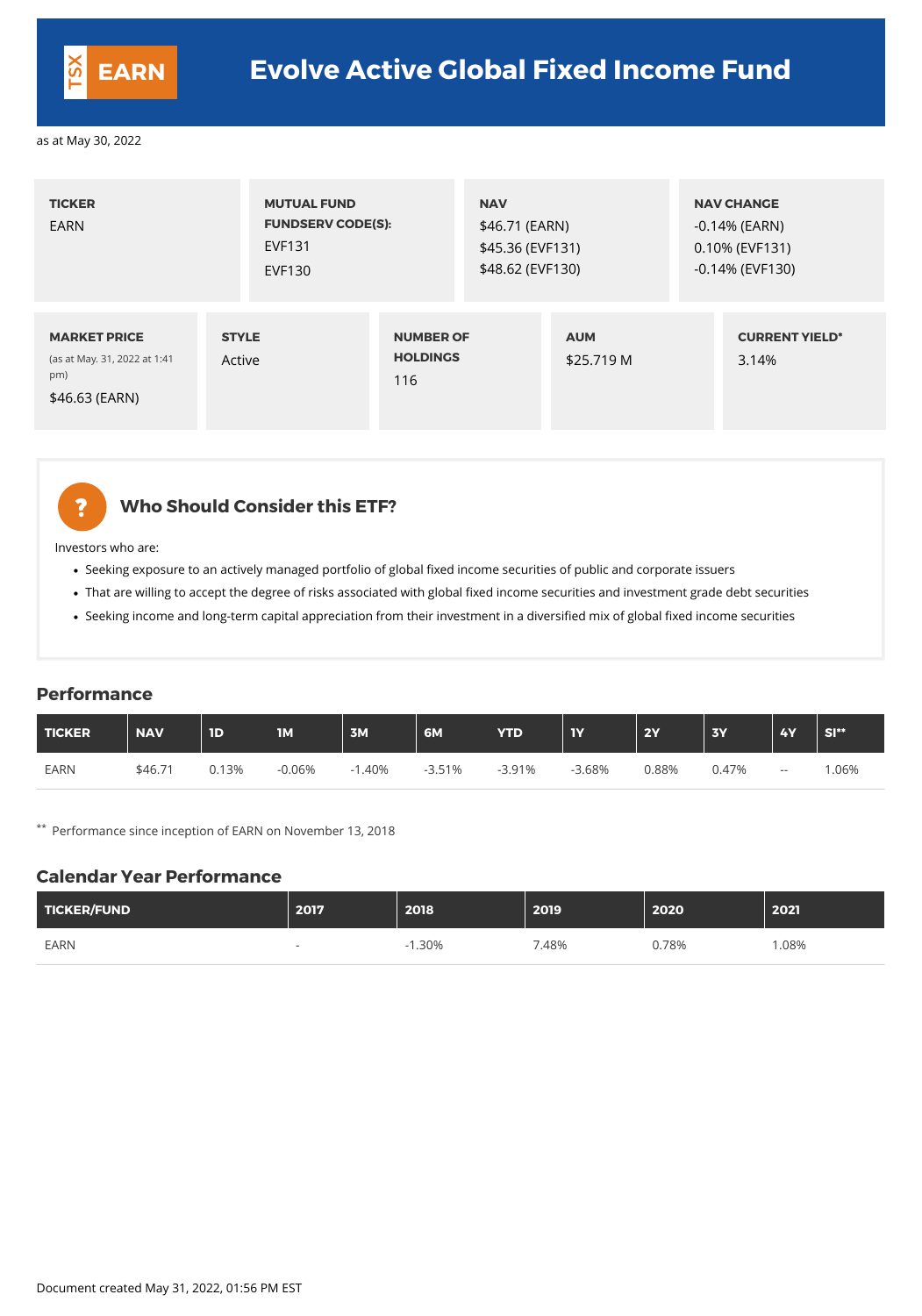### **Historical Prices (\$) - EARN**

As at May 30, 2022



#### **Cumulative Total Return (%) - EARN**

As at May 30, 2022



Document created May 31, 2022, 01:56 PM EST

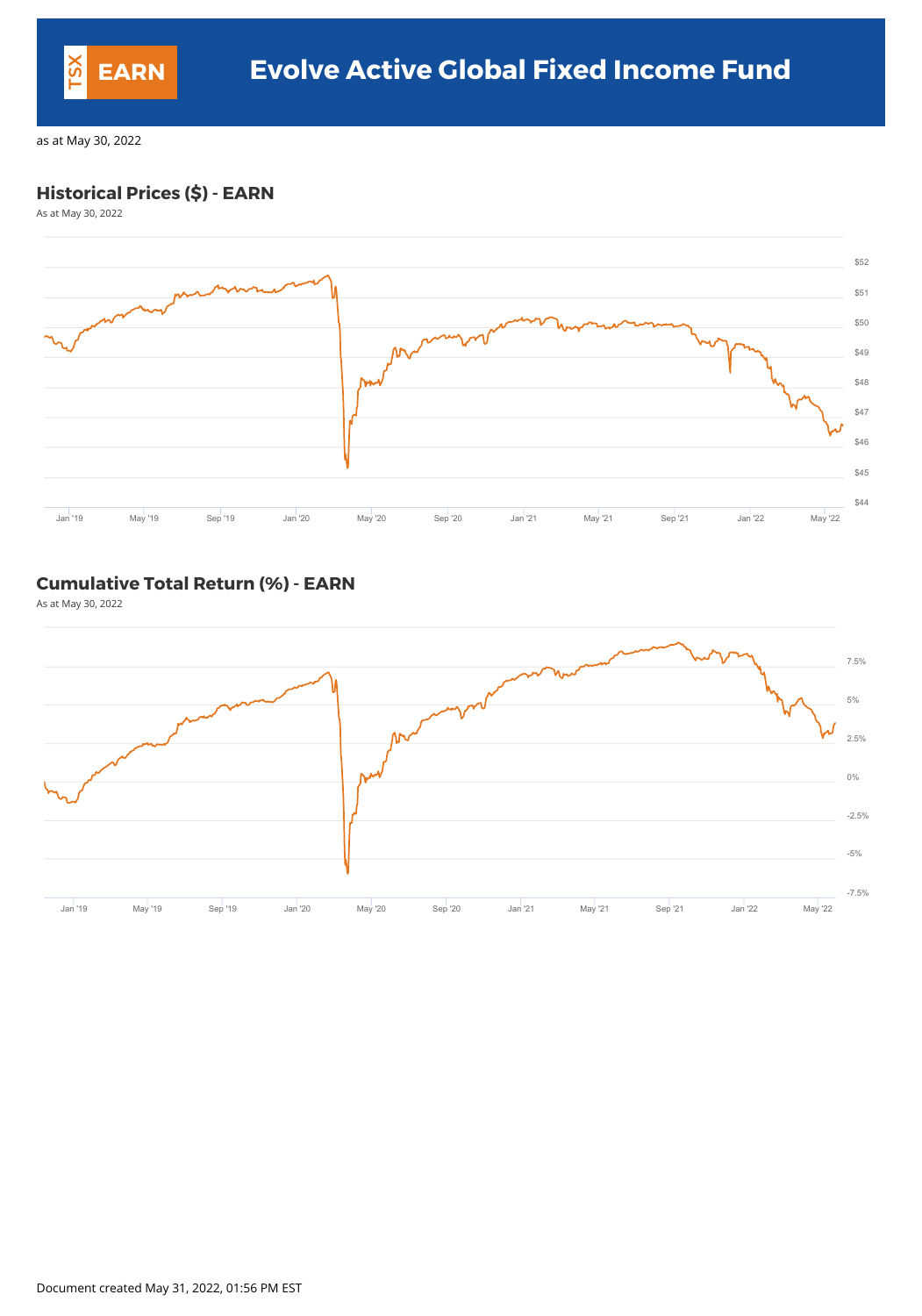#### **Fund Details**

| <b>CUSIP</b>                                                                                                                                                                | <b>TICKER</b>                                                                     | <b>LISTING EXCHANGE</b>                                |
|-----------------------------------------------------------------------------------------------------------------------------------------------------------------------------|-----------------------------------------------------------------------------------|--------------------------------------------------------|
| 30053B108                                                                                                                                                                   | <b>EARN</b>                                                                       | Toronto Stock Exchange (TSX)                           |
| <b>INCEPTION DATE</b><br>November 9, 2018 (EARN)<br>April 23, 2019 (EVF131)<br>April 23, 2019 (EVF130)                                                                      | <b>CURRENCY</b><br>CAD (EARN)<br>Hedged to CAD (EVF131)<br>Hedged to CAD (EVF130) | <b>REGISTERED INVESTMENT ELIGIBILITY</b><br>Yes        |
| <b>STYLE</b>                                                                                                                                                                | <b>SUB-ADVISOR</b>                                                                | <b>ASSET CLASS</b>                                     |
| Active                                                                                                                                                                      | <b>Allianz Global Investors</b>                                                   | <b>Global Fixed Income</b>                             |
| <b>MANAGEMENT FEE</b><br>0.65% (plus applicable sales taxes)<br>(EARN)<br>0.65% (plus applicable sales taxes)<br>(EVF131)<br>0.65% (pls applicable sales taxes)<br>(EVF130) | <b>DISTRIBUTION FREQUENCY</b><br>Monthly                                          | <b>FUNDSERV CODE</b><br><b>EVF131</b><br><b>EVF130</b> |

**CLASS A TRAILER**

0.75% (plus applicable sales taxes)

Document created May 31, 2022, 01:56 PM EST

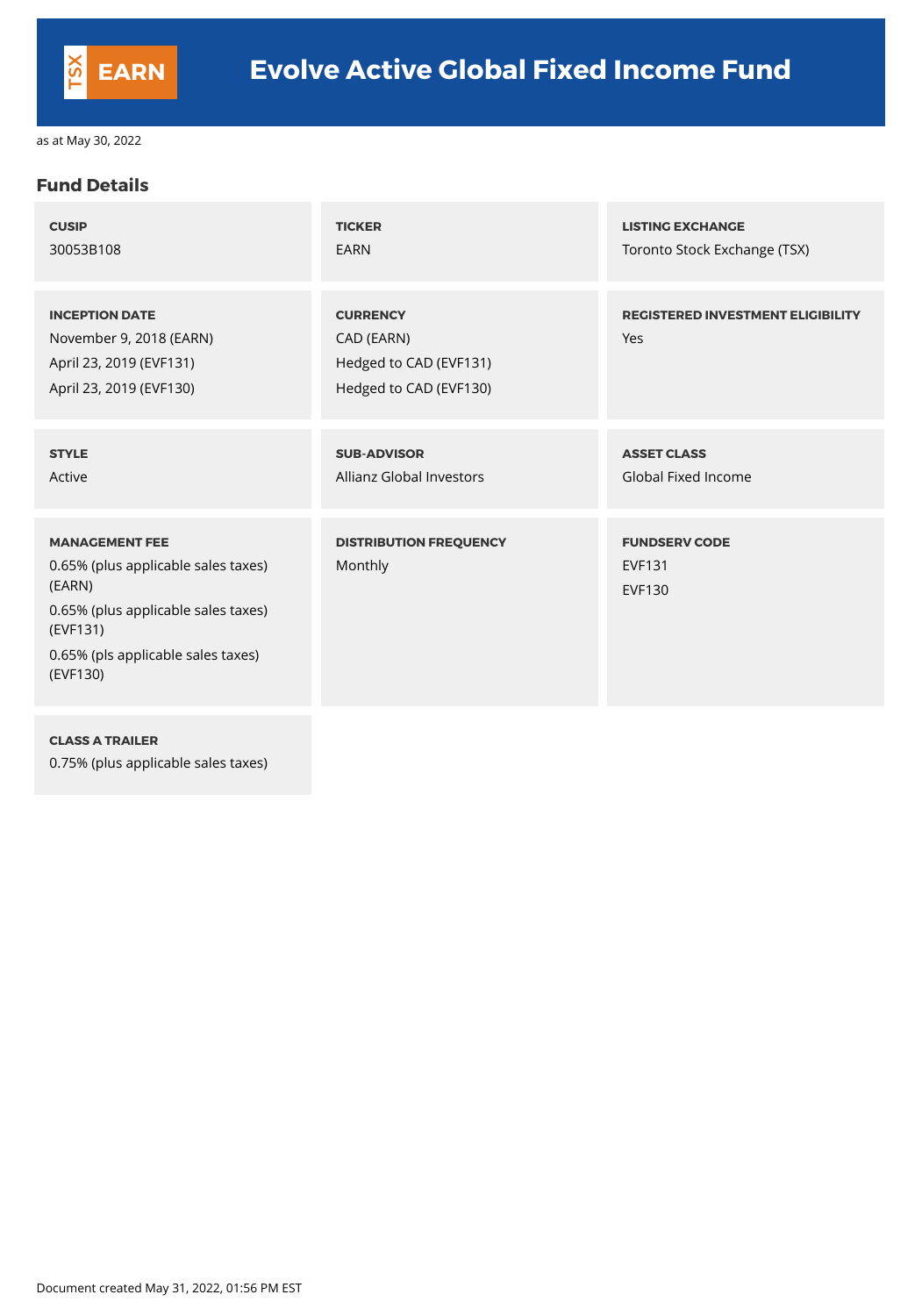### **Top 10 Holdings**

As at May 30, 2022

| <b>NAME</b>                      | <b>WEIGHT</b> | <b>TICKER</b>                   | <b>SECTOR</b>              | <b>COUNTRY</b>       |
|----------------------------------|---------------|---------------------------------|----------------------------|----------------------|
| Toyota Motor Credit Corp         | 1.89%         | <b>TOYOTA Float</b><br>12/14/22 | Consumer, Cyclical         | <b>UNITED STATES</b> |
| FCT Credit Agricole Habitat 2018 | 1.75%         | <b>ACAHB 2018-1 A</b>           | Mortgage Securities        | <b>FRANCE</b>        |
| Arrow CMBS 2018 DAC              | 1.64%         | ARWC 2018-1 A1                  | <b>Mortgage Securities</b> | <b>IRELAND</b>       |
| Paragon Mortgages No 25 PLC      | 1.61%         | PARGN 25 A                      | Mortgage Securities        | <b>BRITAIN</b>       |
| Pacific Gas and Electric Co      | 1.60%         | PCG 3 1/4 02/16/24              | <b>Utilities</b>           | <b>UNITED STATES</b> |
| Domi 2021-1 BV                   | 1.47%         | DOMI 2021-1 A                   | Mortgage Securities        | <b>NETHERLANDS</b>   |
| Permanent TSB Group Holdings PLC | 1.43%         | <b>IPMID 2 1/8</b><br>09/26/24  | Financial                  | <b>IRELAND</b>       |
| Vodafone Group PLC               | 1.36%         | VOD Float 01/16/24              | Communications             | <b>BRITAIN</b>       |
| Goldman Sachs Group Inc/The      | 1.35%         | GS Float 05/15/26               | Financial                  | <b>UNITED STATES</b> |
| Lloyds Banking Group PLC         | 1.32%         | LLOYDS 5 1/8 PERP               | Financial                  | <b>BRITAIN</b>       |

Document created May 31, 2022, 01:56 PM EST

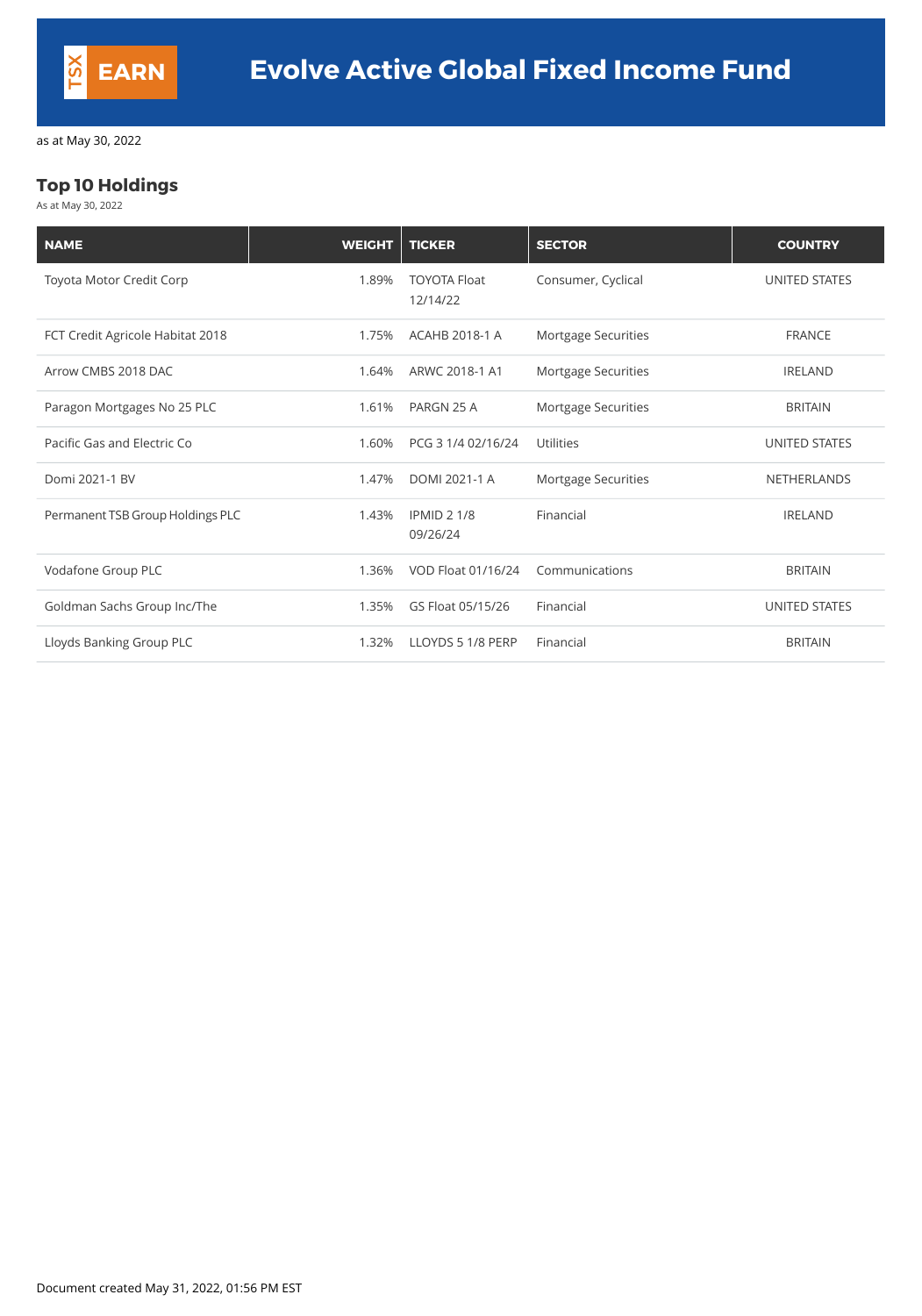## **Geographic Allocation Sector Allocation**

As at May 30, 2022 **As at May 30, 2022** As at May 30, 2022





| <b>NAME</b>           | <b>WEIGHT</b> | <b>NAME</b>                 | <b>WEIGHT</b> |
|-----------------------|---------------|-----------------------------|---------------|
| UNITED STATES         | 30.71%        | Financial                   | 39.61%        |
| <b>BRITAIN</b>        | 15.49%        | Consumer, Cyclical          | 13.64%        |
| NETHERLANDS           | 10.22%        | Consumer, Non-cyclical      | 13.05%        |
| $\blacksquare$ ITALY  | 8.16%         | Mortgage Securities         | 8.75%         |
| <b>FRANCE</b>         | 6.69%         | Communications              | 8.44%         |
| <b>IRELAND</b>        | 6.33%         | $\blacksquare$ Industrial   | 5.81%         |
| <b>SPAIN</b>          | 4.02%         | Energy                      | 5.43%         |
| GERMANY               | 2.97%         | Utilities                   | 4.05%         |
| LUXEMBOURG            | 1.71%         | Technology                  | 0.56%         |
| GLOBAL                | 1.43%         | Financial commodity future. | 0.36%         |
| SWEDEN                | 1.34%         | <b>Basic Materials</b>      | 0.30%         |
| PORTUGAL              | 1.19%         |                             |               |
| BELGIUM               | 1.17%         |                             |               |
| CZECH REPUBLIC        | 1.15%         |                             |               |
| <b>DENMARK</b>        | 1.09%         |                             |               |
| <b>NOIA</b>           | 1.08%         |                             |               |
| <b>TURKEY</b>         | 1.08%         |                             |               |
| SWITZERLAND           | 1.03%         |                             |               |
| <b>AUSTRIA</b>        | 1.00%         |                             |               |
| MEXICO                | 0.58%         |                             |               |
| <b>SAPAN</b>          | 0.55%         |                             |               |
| <b>CAYMAN ISLANDS</b> | 0.52%         |                             |               |
| CYPRUS                | 0.48%         |                             |               |

Document created May 31, 2022, 01:56 PM EST



# **EARN Evolve Active Global Fixed Income Fund**